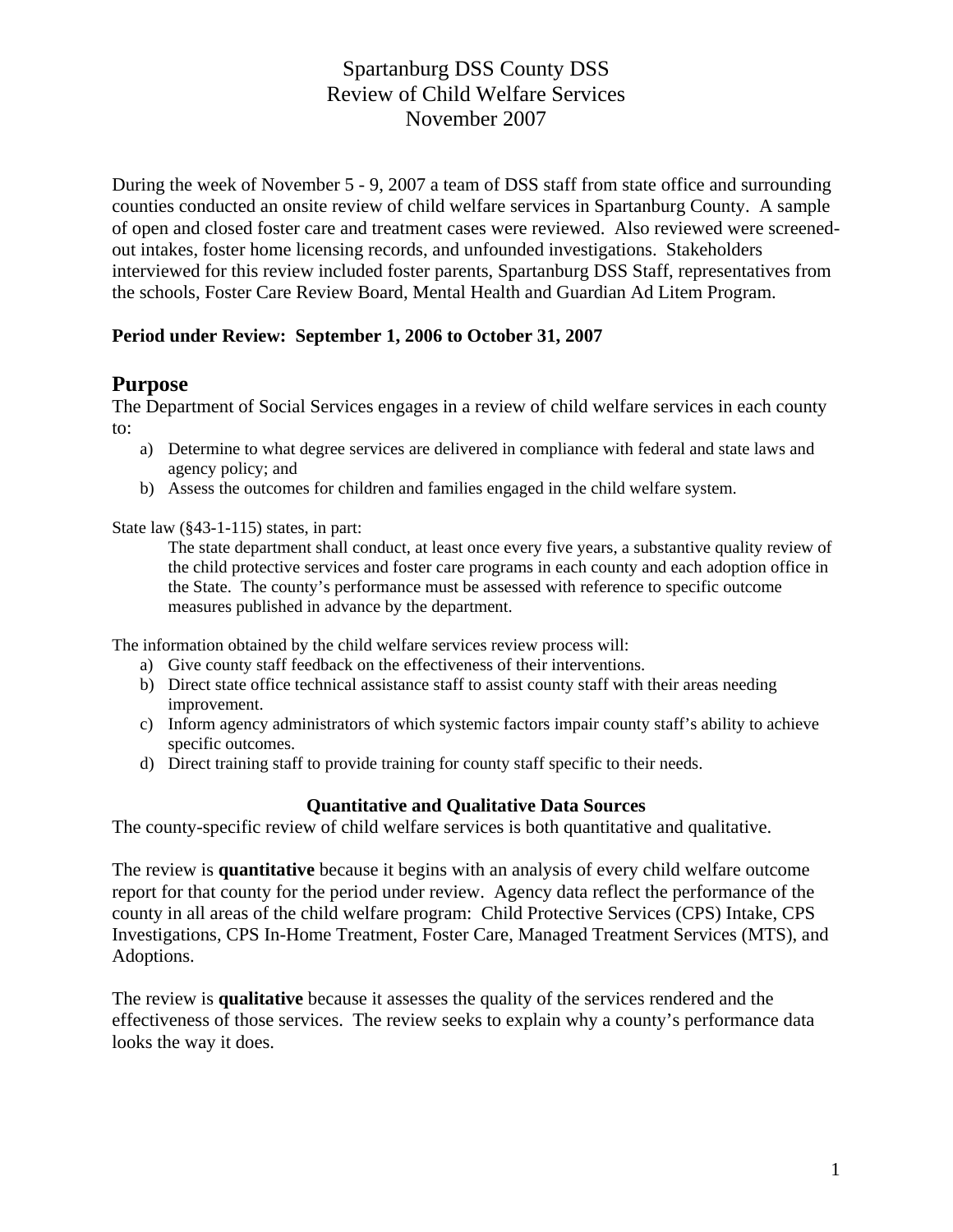# **Ratings**

The standard that must be met for all items reviewed onsite is 90%. Each outcome report has its own standard. To be rated an area of **Strength** most items must meet both the qualitative onsite review standard **and** the quantitative outcome report standard.

Safety Outcome 1: Children are, first and foremost, protected from abuse and neglect.

The county's performance on this outcome is based on the rating of two items:

1) Timeliness of initiating investigations **Area Needing Improvement**

2) Repeat Maltreatment **Strength** 

### **Agency Data**

#### **Measure S1.1: Timeliness of Initiating Investigations on Reports of Child Maltreatment** Data Time Period: Nov 1, 2006 to Oct 31, 2007

Objective:  $100\%$  in  $\leq 24$  hours (state law)

| Investigations |
|----------------|
| Above (Below)  |
|                |
|                |
|                |
|                |

### **Explanation of Item 1: Timeliness of Initiating Investigations**

This is an **Area Needing Improvement** for Spartanburg DSS. State law requires that an investigation of all (100%) accepted reports of abuse and neglect be initiated within 24 hours. The outcome report indicates that for the 12 month period under review, Spartanburg initiated 595 of its 612 investigations of alleged abuse and neglect within 24 hours.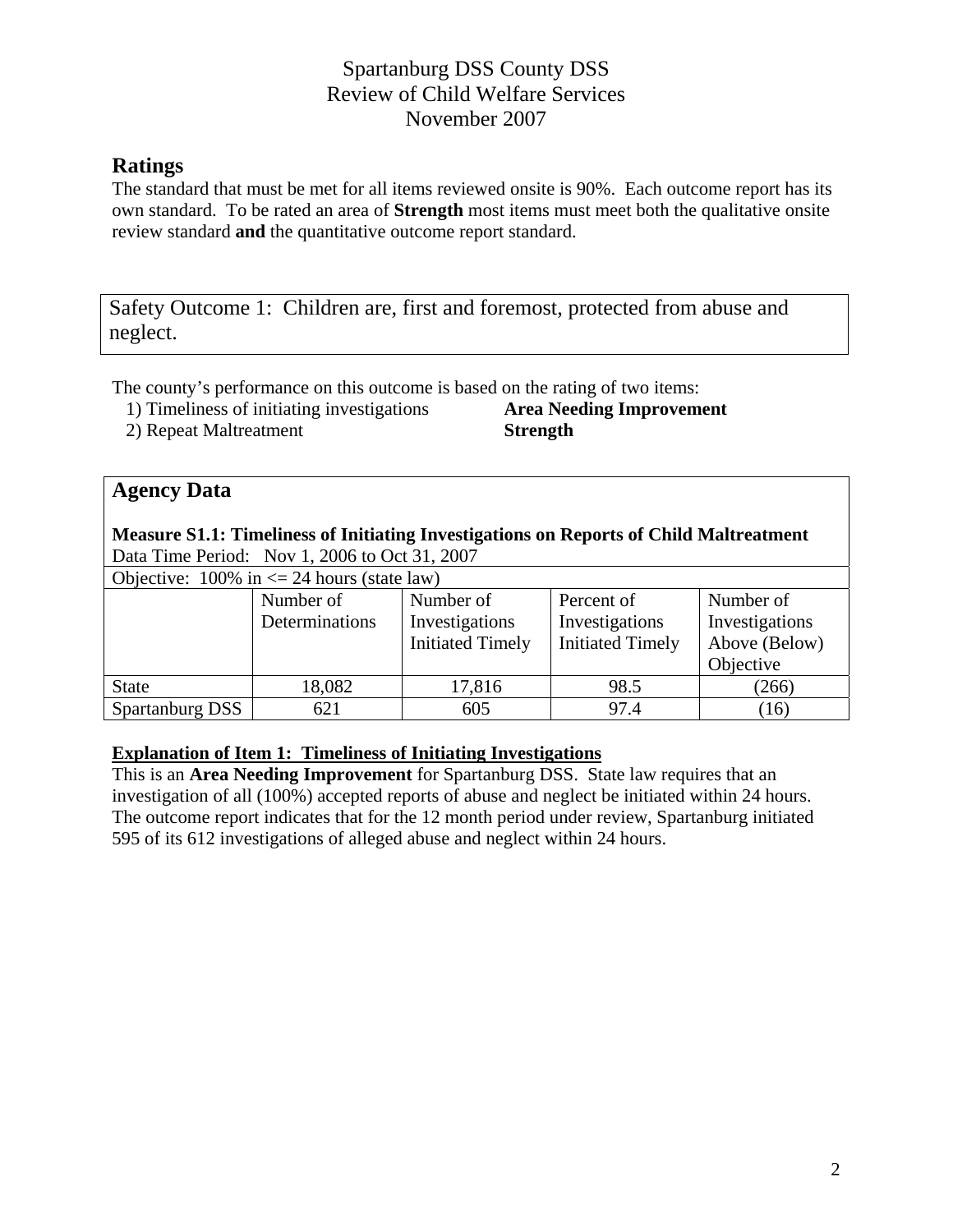### **Agency Data**

**Measure S1.2: Recurrence of Maltreatment** – Of all children who were victims of indicated reports of child abuse and/or neglect during the reporting period, the percent having another indicated report within a subsequent 6 month period.

| Objective: $\leq 6.1\%$ (federal standard) |                      |                      |                                 |               |  |  |  |
|--------------------------------------------|----------------------|----------------------|---------------------------------|---------------|--|--|--|
|                                            | Number of            | Number of Children   |                                 |               |  |  |  |
|                                            | <b>Child Victims</b> | <b>Child Victims</b> | Children in                     | Above (Below) |  |  |  |
|                                            | in Founded           | In Another           | Another                         | Objective     |  |  |  |
|                                            | Report               |                      | Founded Report   Founded Report |               |  |  |  |
| <b>State</b>                               | 11,626               | 85                   | 0.73%                           | 624.2         |  |  |  |
| Spartanburg                                | 710                  | 14                   | 1.97%                           | 29.3          |  |  |  |

Indicated Report Between Nov 1, 2006 to October 31, 2007

### **Onsite Review Findings**

| <b>Safety Item 2: Repeat Maltreatment</b> |          |              |  |             |                |   |  |  |
|-------------------------------------------|----------|--------------|--|-------------|----------------|---|--|--|
|                                           |          | Area Needing |  |             |                |   |  |  |
|                                           | Strength |              |  | Improvement | Not Applicable |   |  |  |
|                                           | #        | $\%$         |  | %           |                | % |  |  |
| <b>Foster Care</b>                        | 10       | 100          |  |             |                |   |  |  |
| Treatment                                 |          |              |  |             |                |   |  |  |
| <b>Total Cases</b>                        |          |              |  |             |                |   |  |  |

### **Explanation of Item 2: Repeat Maltreatment**

This is area of **Strength** for Spartanburg DSS. This item measures the occurrence of maltreatment among children under agency supervision during the period under review. The federal standard is that less than 6.1% of children experience repeat maltreatment. Agency data indicates that only 2% of the children under Spartanburg DSS supervision experience repeat maltreatment.

Safety Outcome 2: Children are safely maintained in their homes whenever possible and appropriate.

The county's performance on this outcome is based on the rating of two items:

| 3) Services to family to protect children and prevent removal Area Needing Improvement |                                 |
|----------------------------------------------------------------------------------------|---------------------------------|
| 4) Risk of Harm                                                                        | <b>Area Needing Improvement</b> |

4) Risk of Harm **Area Needing Improvement**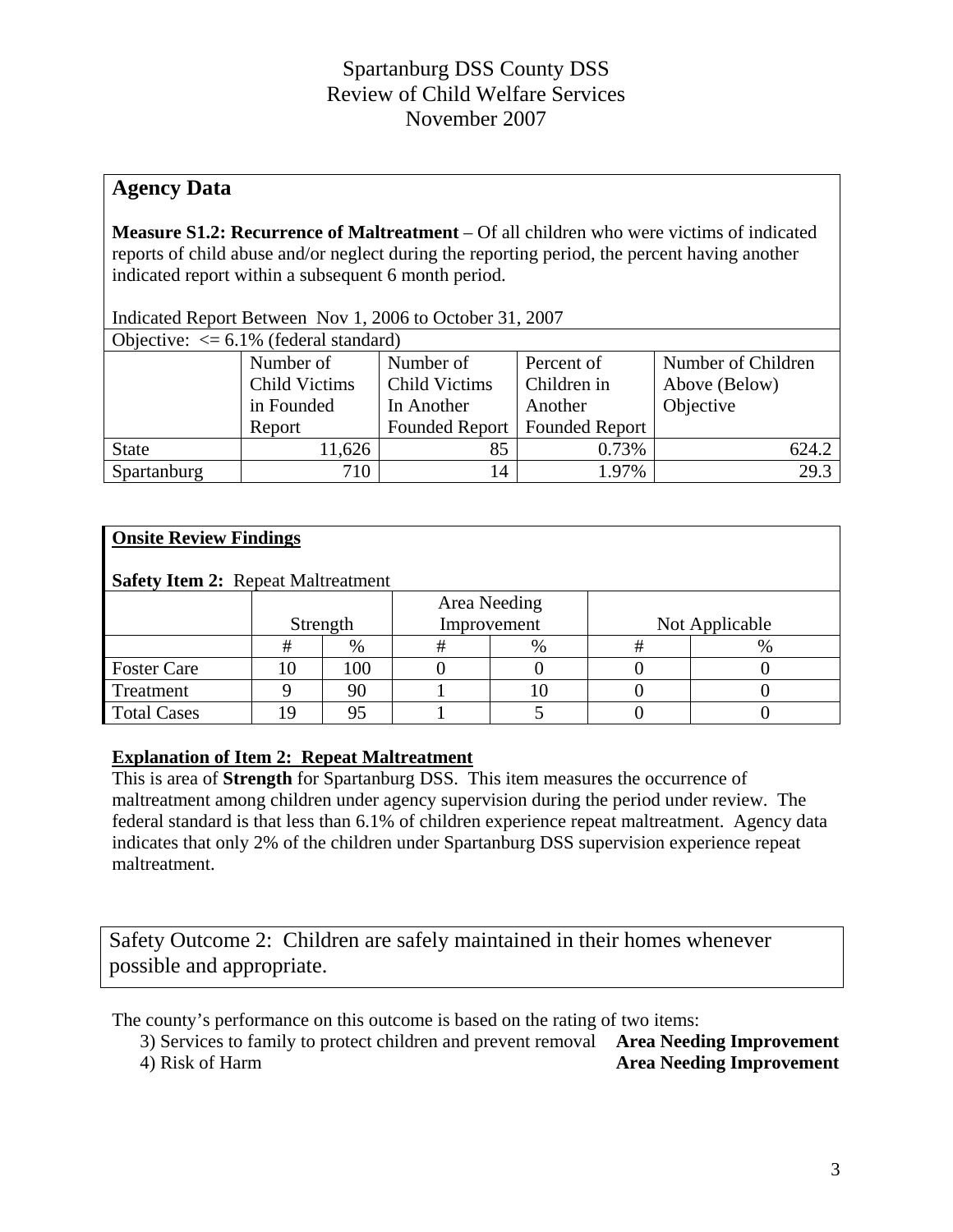| <b>Onsite Review Findings</b>                                                              |          |    |             |              |                |      |  |  |
|--------------------------------------------------------------------------------------------|----------|----|-------------|--------------|----------------|------|--|--|
| <b>Safety Item 3:</b> Services to Family to Protect Child(ren) in Home and Prevent Removal |          |    |             |              |                |      |  |  |
|                                                                                            |          |    |             | Area Needing |                |      |  |  |
|                                                                                            | Strength |    | Improvement |              | Not Applicable |      |  |  |
|                                                                                            | #        | %  | #           | %            |                | $\%$ |  |  |
| <b>Foster Care</b>                                                                         |          |    |             |              |                |      |  |  |
| Treatment                                                                                  |          | 78 |             | 22           |                |      |  |  |
| <b>Total Cases</b>                                                                         |          | 78 |             | 22           |                |      |  |  |

### **Explanation of Item 3: Services to Family to Protect Children and Prevent Removal**

This is an **Area Needing Improvement** for Spartanburg DSS. This item assesses whether services were adequate to protect children in their home and prevent their removal and placement into foster care. In 78% of the treatment cases reviewed, families received services needed to ensure the safety of the children who remained with their parents or relatives. However, 22% of the families did not receive services needed to ensure the safety of the children in the home. This often happened because parents failed to access the services written on their treatment plans.

Reviewers found that when the agency and legal officers placed children into foster care, those decisions were consistently supported by the facts of the case.

| <b>Onsite Review Findings</b><br><b>Safety Item 4: Risk of Harm</b> |          |    |                             |      |                |      |  |  |  |
|---------------------------------------------------------------------|----------|----|-----------------------------|------|----------------|------|--|--|--|
|                                                                     | Strength |    | Area Needing<br>Improvement |      | Not Applicable |      |  |  |  |
|                                                                     | #        | %  | ₩                           | $\%$ |                | $\%$ |  |  |  |
| <b>Foster Care</b>                                                  |          | 80 |                             | 20   |                |      |  |  |  |
| Treatment                                                           |          | 60 |                             | 40   |                |      |  |  |  |
| <b>Total Cases</b>                                                  |          | 70 |                             | 30   |                |      |  |  |  |

### **Explanation of Item 4: Risk of Harm**

This is an **Area Needing Improvement** for Spartanburg DSS. This item assesses whether the agency's interventions reduced risks of harm to children. In 40% of the treatment cases, risk of harm was not adequately managed. In those cases, caseworkers clearly described serious risk factors that remained in the home, but failed to take actions needed to reduce those risk factors. Reviewers found that workers often focused on the report that initially caused the agency's involvement but failed to assess for other risk factors.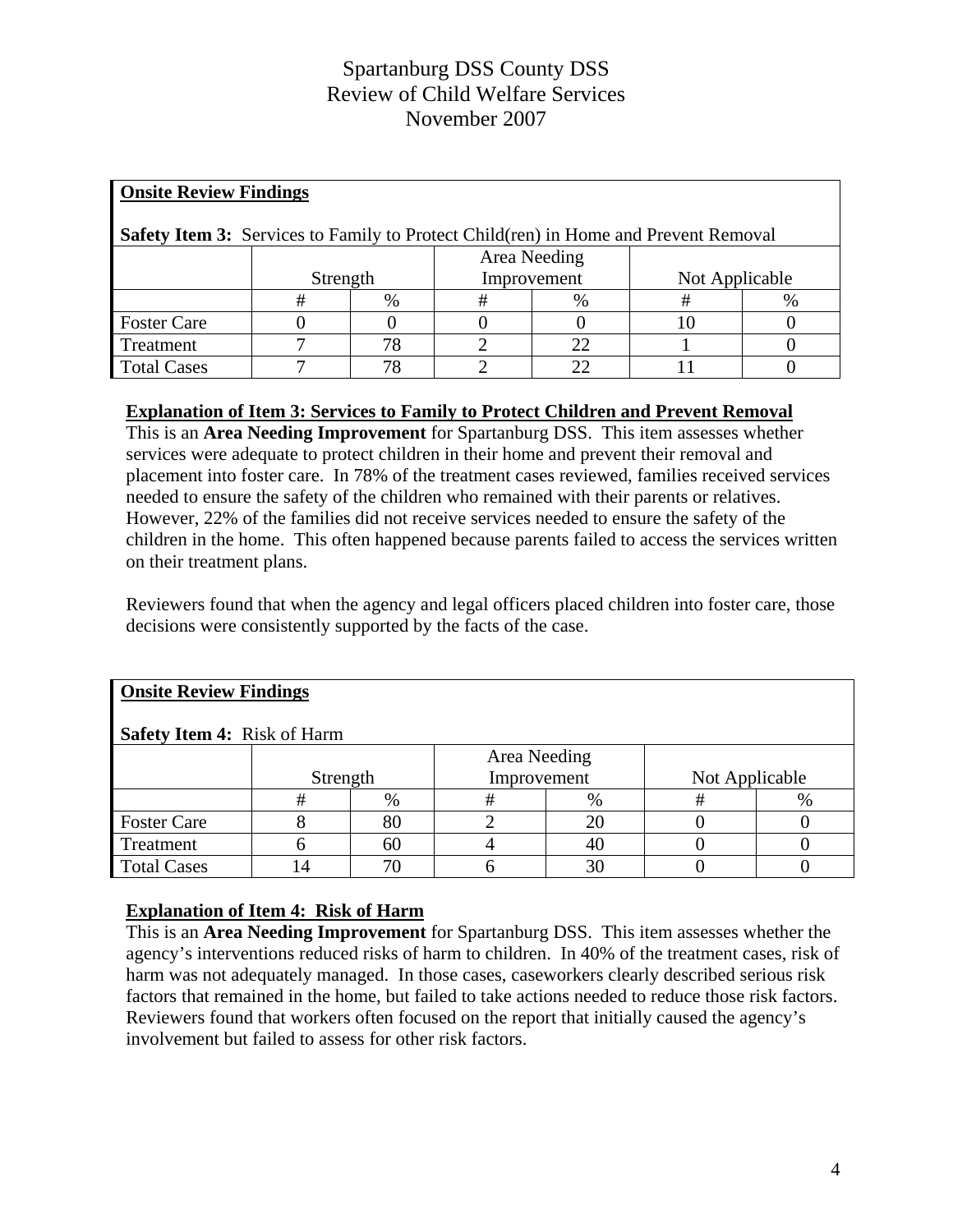# Permanency Outcome 1: Children have permanency and stability in their living situations.

The county's performance on this outcome is based on the rating of six items:

- 5) Foster care re-entries **Strength**
- 6) Stability of foster care placement **Area Needing Improvement**
- 7) Permanency goal for child **Area Needing Improvement**
- 8) Reunification or permanent placement with relatives **Area Needing Improvement**
- 
- 10) Permanency goal of **A**lternate **P**lanned **Permanent Living Arrangement (APPLA) Strength**

9) Adoption **Area Needing Improvement** 

### **Agency Data**

**Measure P1.1: Foster Care Re-entries** – Of all children who entered care during the year under review, the percent that re-entered foster care within 12 months of a prior foster care episode.  $Q \subseteq Q$  (foderal standard)

| Objective: $\leq 8.6\%$ (regeral standard) |                                                                  |                    |                          |           |  |  |  |
|--------------------------------------------|------------------------------------------------------------------|--------------------|--------------------------|-----------|--|--|--|
|                                            | Number                                                           | Number That Were   | <b>Percent That Were</b> | Number of |  |  |  |
|                                            | Children<br>returned Home<br>returned Home                       |                    |                          | Children  |  |  |  |
|                                            | Within The Past 12<br>Within The Past 12<br><b>Entering Care</b> |                    |                          |           |  |  |  |
|                                            | Nov 1, 2006 to                                                   | <b>Months From</b> | <b>Months From</b>       | Objective |  |  |  |
|                                            | Oct 31, 2007                                                     | Previous Foster    | Previous Foster          |           |  |  |  |
|                                            |                                                                  | Care Episode       | Care Episode             |           |  |  |  |
| <b>State</b>                               | 3,863                                                            | 214                | 5.54%                    | 118.2     |  |  |  |
| Spartanburg                                | 236                                                              | 14                 | 5.93%                    | 6.3       |  |  |  |

### **Explanation of Item 5: Foster Care Re-entries**

This is area of **Strength** for Spartanburg DSS. This item measures the frequency of children reentering foster care within a year of discharge. The federal standard for this measure is that no more than 8.6% of children entering foster care be re-entries within a year of discharge from care. The percentage of children re-entering care in Spartanburg County is 6%.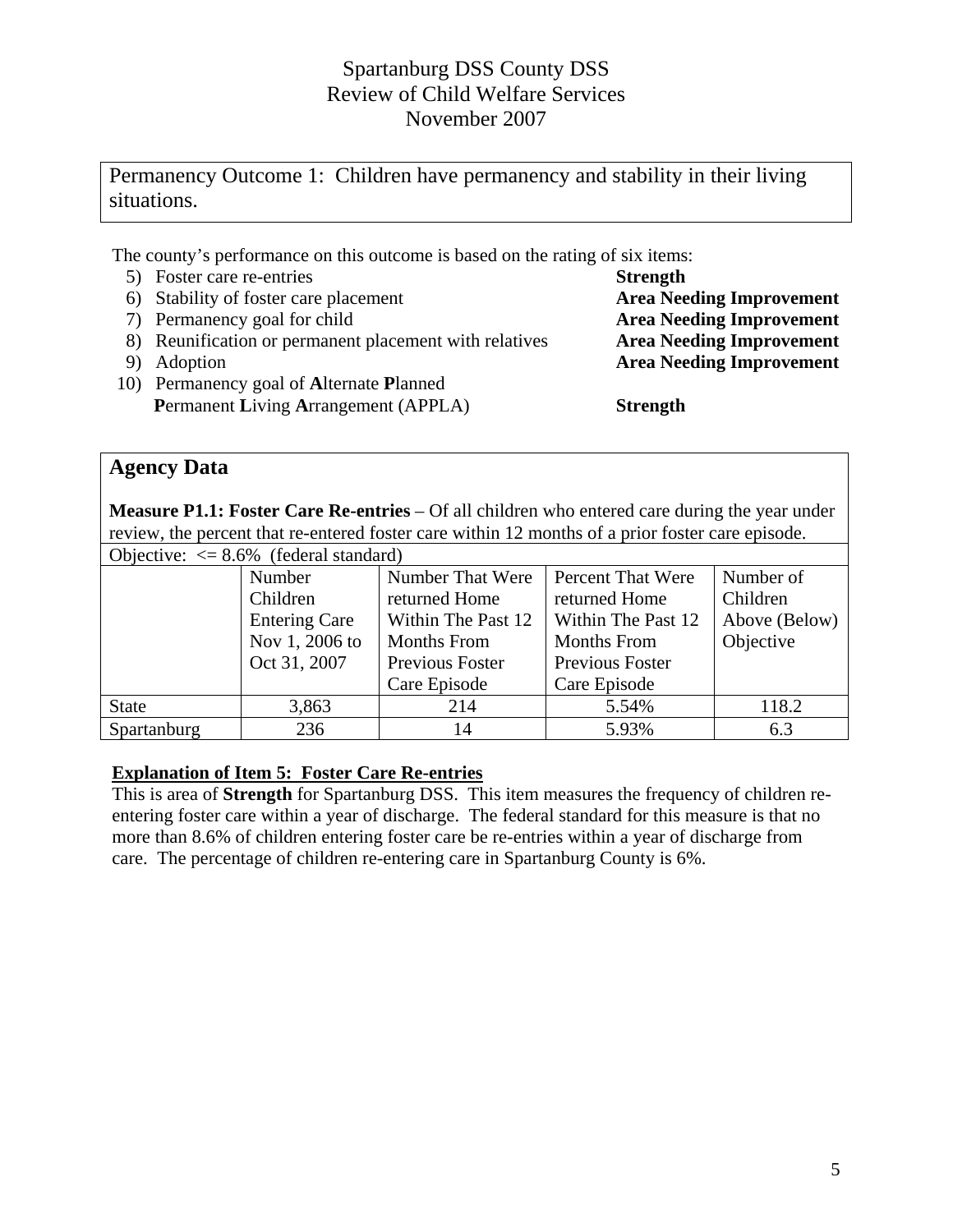## **Agency Data**

**Measure P1.2: Stability of Foster Care Placement** – Of all children who have been in foster care less than 12 months from the time of the latest removal from home, the percent that had no more than 2 placement settings.

| Objective: $> = 86.7\%$ (federal standard) |                                 |                            |                            |                |  |  |  |
|--------------------------------------------|---------------------------------|----------------------------|----------------------------|----------------|--|--|--|
|                                            | Number of                       | Number of                  | Percent of Children        | Number of      |  |  |  |
|                                            | Children With No<br>Children In |                            | With No More               | Children Above |  |  |  |
|                                            | Care Less Than                  | More Than Two              | Than Two                   | (Below)        |  |  |  |
|                                            | 12 Months                       | <b>Placements Settings</b> | <b>Placements Settings</b> | Objective      |  |  |  |
| <b>State</b>                               | 4,461                           | 3577                       | 80.18%                     | (290.7)        |  |  |  |
| Spartanburg                                | 271                             | 230                        | 84.87                      | (5.0)          |  |  |  |

### **Explanation of Item 6: Stability of Foster Care Placement**

This is an **Area Needing Improvement** for Spartanburg DSS. This item measures the frequency of placement changes for children in foster care, and assesses the reasons for those changes. The federal standard for measure is at least 86.7% of the children in care have no more than two placements in the past year. Agency data shows that only 84.87% of the foster children in Spartanburg County had two or fewer placements.

### **Agency Data**

**Measure P1.5: Permanency Goal for Child** – Of all children who have been in foster care for 15 of the most recent 22 months, the percent for which a Termination of Parental Rights (TPR) petition has been filed.

| Objective: $> = 53\%$ (DSS established objective) |                     |                      |                      |                   |  |  |  |
|---------------------------------------------------|---------------------|----------------------|----------------------|-------------------|--|--|--|
|                                                   | Children in Care At | Number of            | Percent of           | Number of         |  |  |  |
|                                                   | Least 15 of Last 22 | Children With        | Children With        | Children Above    |  |  |  |
|                                                   | Months              | <b>TPR Complaint</b> | <b>TPR Complaint</b> | (Below) Objective |  |  |  |
|                                                   | Nov 1, 2006 to Oct  |                      |                      |                   |  |  |  |
|                                                   | 31, 2007            |                      |                      |                   |  |  |  |
| <b>State</b>                                      | 3,641               | 1,670                | 45.9%                | (259.7)           |  |  |  |
| Spartanburg                                       | 235                 | 99                   | 42.1%                | (25.6)            |  |  |  |

### **Explanation of Item 7: Permanency Goal for Children**

This is an **Area Needing Improvement** for Spartanburg DSS. This item evaluates the appropriateness of permanency goals for children in foster care and the timeliness of those permanency decisions. To meet the agency objective for this item 53% or more of the children in care 15 of the most recent 22 months must have a TPR petition filed. Only 42% of the children in care 15 of 22 months had a TPR petition filed. Reviewers found significant delays in 30 % of the decisions to change permanency plans from return home to TPR/Adoption.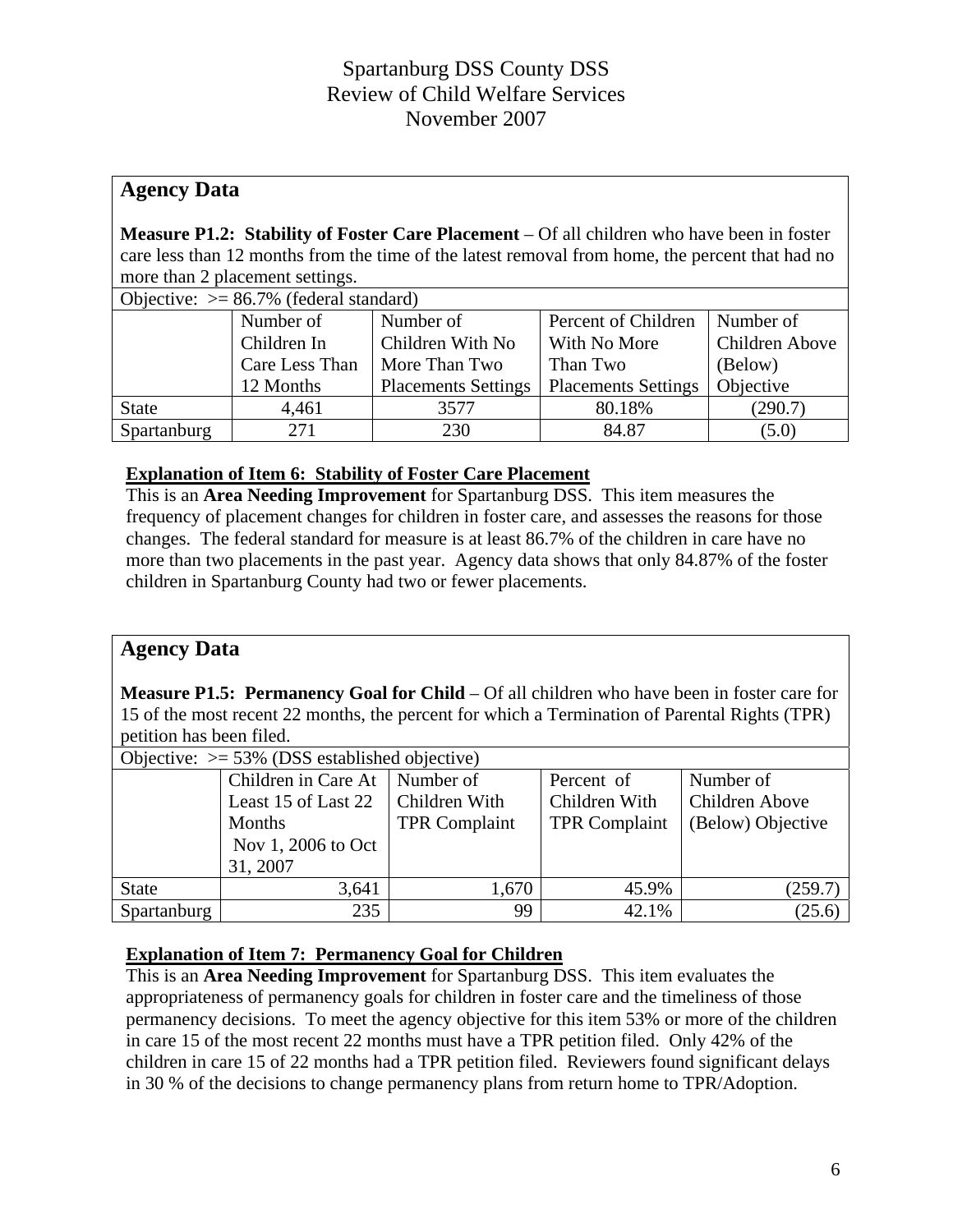Several stakeholder groups explained that family court judges frequently disregard agency recommendations and give non-compliant parents one or more six-month extensions.

| <b>Onsite Review Findings</b>                                                          |          |      |             |              |  |                |  |  |
|----------------------------------------------------------------------------------------|----------|------|-------------|--------------|--|----------------|--|--|
| Permanency Item 8: Reunification, Guardianship, or Permanent Placement with Relatives. |          |      |             |              |  |                |  |  |
|                                                                                        |          |      |             | Area Needing |  |                |  |  |
|                                                                                        | Strength |      | Improvement |              |  | Not Applicable |  |  |
|                                                                                        | #        | $\%$ |             | $\%$         |  |                |  |  |
| <b>Foster Care</b>                                                                     |          | 25   |             |              |  |                |  |  |

### **Explanation of Item 8: Reunification or Permanent Placement with Relatives**

This is an **Area needing improvement** for Spartanburg DSS. This item evaluates the activities and processes necessary to accomplish the goal of reunification with caregivers or placement with relatives**.** In 75% of the cases reviewed the plan should have been changed from reunification to TPR/Adoption because of the parent's failure to pursue treatment goals.

### **Agency Data**

**Measure P1.4: Length of Time to Achieve Adoption** – Of all children who exited from foster care during the year under review to a finalized adoption, the percent that exited care in less than 24 months from the time of the latest removal from home.

| Objective: $\ge$ 32% (federal standard) |                         |                        |                     |                |  |  |  |  |
|-----------------------------------------|-------------------------|------------------------|---------------------|----------------|--|--|--|--|
|                                         | Number of               | Number of Children     | Percent of          | Number of      |  |  |  |  |
|                                         | Children Whose          | Whose Adoption         | Children Whose      | Children Above |  |  |  |  |
|                                         | <b>Adoption Was</b>     | Was Finalized in $\lt$ | <b>Adoption Was</b> | (Below)        |  |  |  |  |
|                                         | <b>Finalized During</b> | 24 Months              | Finalized in $<$ 24 | Objective      |  |  |  |  |
|                                         | Nov 1, 2006 to          |                        | Months              |                |  |  |  |  |
|                                         | Oct 31, 2007            |                        |                     |                |  |  |  |  |
| <b>State</b>                            | 408                     | 66                     | 16.2                | (64.6)         |  |  |  |  |
| Spartanburg                             | 27                      | 4                      | 14.8%               | (4.6)          |  |  |  |  |

### **Explanation of Item 9: Adoption**

This is an **Area Needing Improvement** for Spartanburg DSS. This item evaluates the process within the child welfare system to achieve timely adoptions for children in foster care. The federal standard is that at least 32% of adoptions be completed within 24 months of a child entering care. In every case involving a child with the plan of Adoption, there were delays in filing petitions and continued hearings. Combined with the delays in court approval of the plan of Adoption described in Item 7 above, it was unlikely that any of the adoption cases reviewed onsite could be finalized within 24 months of the children entering care.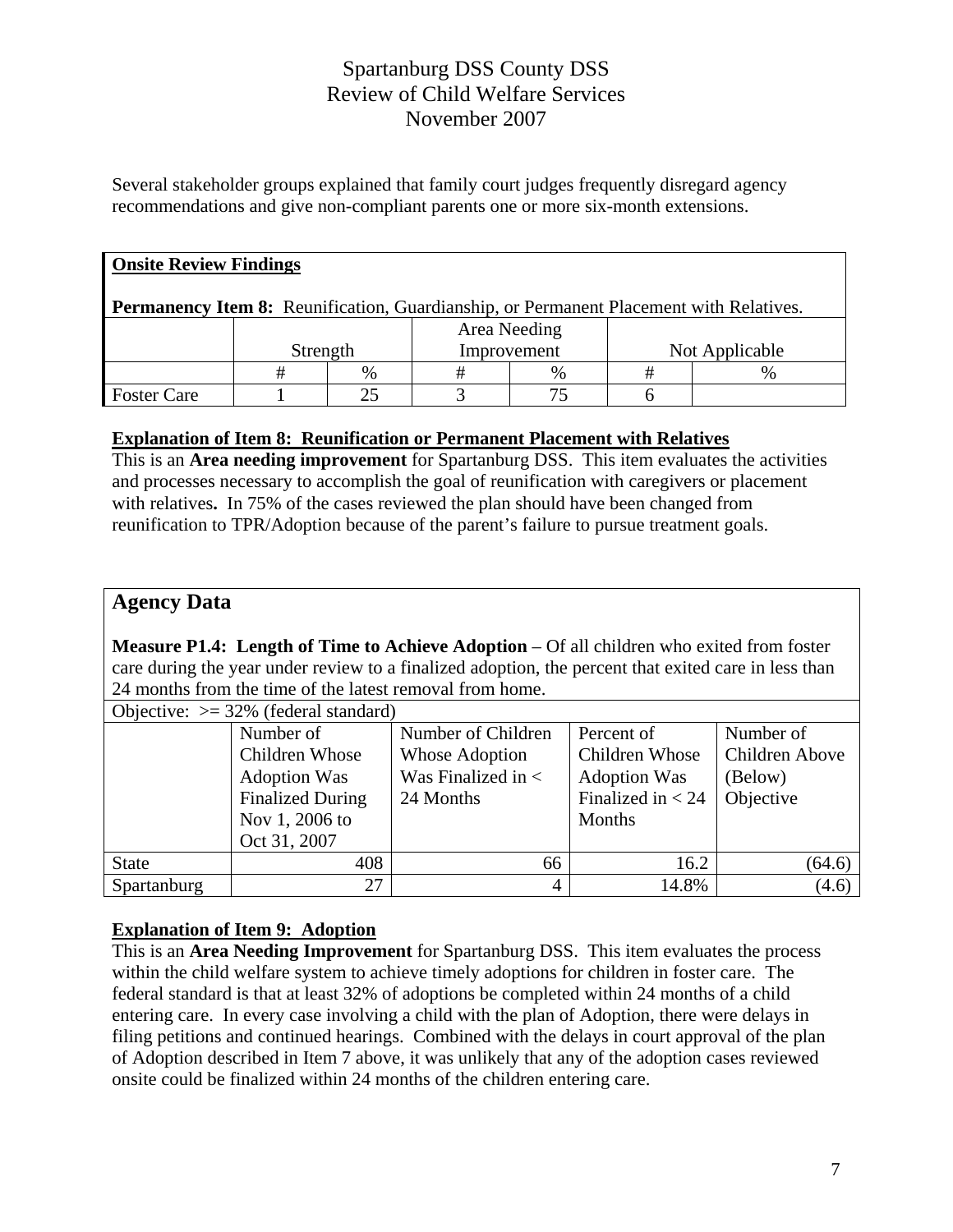| <b>Onsite Review Findings</b>                                                    |          |      |             |              |                |      |  |  |
|----------------------------------------------------------------------------------|----------|------|-------------|--------------|----------------|------|--|--|
| <b>Permanency Item 10:</b> Permanency Goal of Alternate Planned Permanent Living |          |      |             |              |                |      |  |  |
| Arrangement (APPLA)                                                              |          |      |             |              |                |      |  |  |
|                                                                                  |          |      |             | Area Needing |                |      |  |  |
|                                                                                  | Strength |      | Improvement |              | Not Applicable |      |  |  |
|                                                                                  | #        | $\%$ | #           | $\%$         | #              | $\%$ |  |  |
| <b>Foster Care</b>                                                               |          | 100  |             |              |                |      |  |  |

### **Explanation of Item 10: Permanency Goal of APPLA**

This is area of **Strength** for Spartanburg DSS. This item evaluates the appropriateness and effectiveness of services provided to children with the permanency plan of APPLA. One standard applied to this objective is that no more than 15% of the children in foster care should have this plan. Only 12.6% of the children in the care of Spartanburg DSS have this plan. Reviewers found that children with this plan were receiving appropriate independent living services.

Permanency Outcome 2: The continuity of family relationships and connections is preserved for children.

This outcome is based on the rating of 6 items:

- 11) Proximity of foster care placement **Strength**
- 12) Placement with siblings in foster care **Area Needing Improvement**
- 13) Visiting with parents and siblings in foster care **Area Needing Improvement**
- 
- 
- 16) Relationship of child in care with parents **Area Needing Improvement**

14) Preserving connections **Area Needing Improvement** 15) Relative placement **Area Needing Improvement**

### **Agency Data**

**Measure P2.1: Proximity to Home of Foster Care Placement** – Of all children in foster care during the reporting period (excluding MTS and Adoptions children), the percent placed within their county of origin.

| Objective: $\geq$ 70% (DSS established objective) |                  |                        |                        |                |  |  |  |  |
|---------------------------------------------------|------------------|------------------------|------------------------|----------------|--|--|--|--|
|                                                   | Number of        | Number of              | Percent of             | Number of      |  |  |  |  |
|                                                   | Children In Care | <b>Children Placed</b> | <b>Children Placed</b> | Children Above |  |  |  |  |
|                                                   | 9/1/06           | Within County of       | Within County of       | (Below)        |  |  |  |  |
|                                                   | to $8/31/07$     | Origin                 | Origin                 | Objective      |  |  |  |  |
| <b>State</b>                                      | 6,760            | 4,281                  | 63.3%                  | (451.0)        |  |  |  |  |
| Spartanburg                                       | 423              | 302                    | 71.6%                  | 6.9            |  |  |  |  |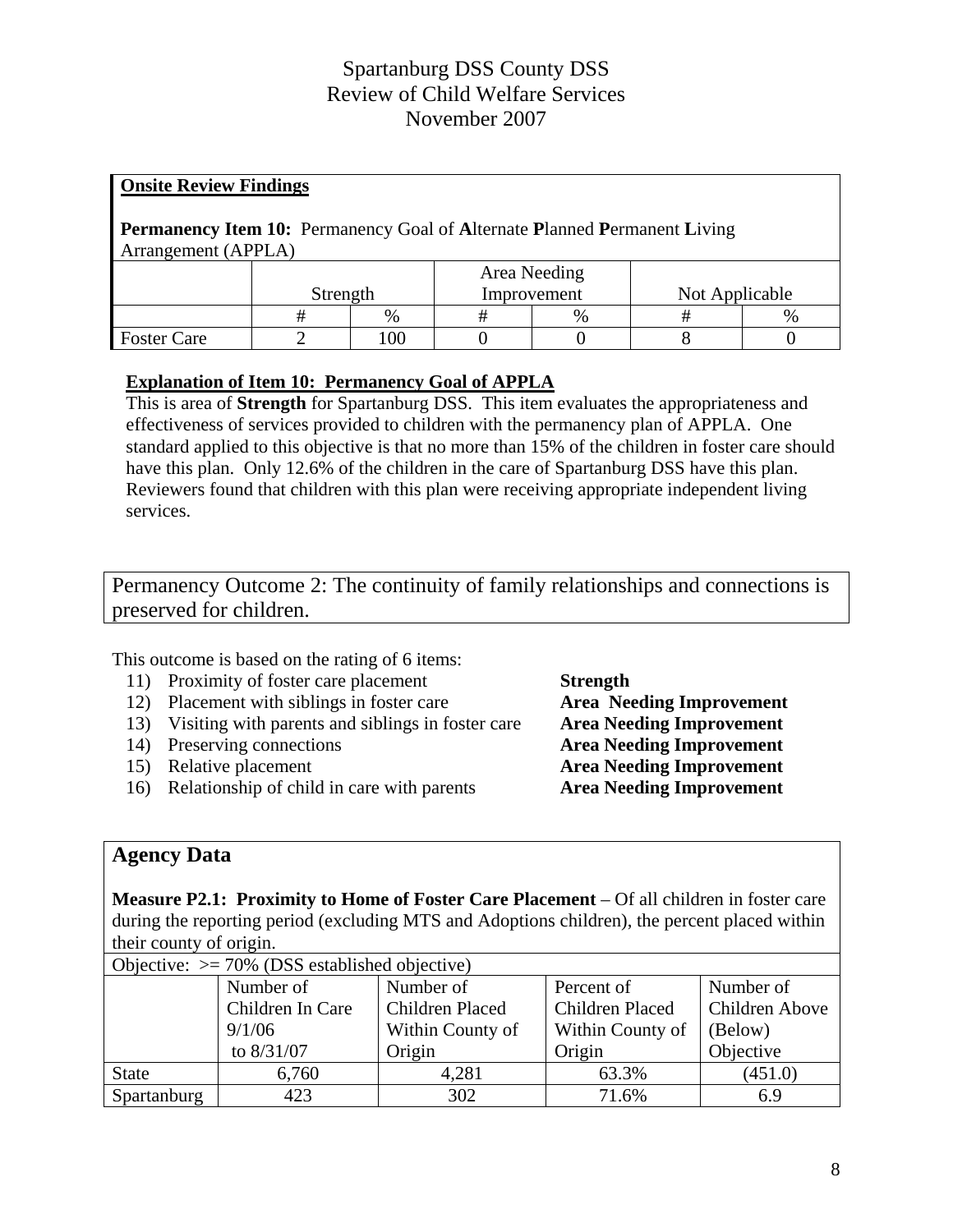### **Explanation of Item 11: Proximity of Foster Care Placement**

This is an area of **Strength** for Spartanburg DSS. This item evaluates the agency's efforts to keep children close enough to their families so that essential relationships can be maintained. One measure used to evaluate this item is the percentage of children who are placed within the county. The objective is at least 70% of the children in care be placed within the county. Agency data shows that 72% of Spartanburg DSS children were placed within the county. Onsite reviewers found that most of the children placed out of the county were in therapeutic placements.

| <b>Onsite Review Findings</b>                      |          |      |             |              |                |               |  |  |
|----------------------------------------------------|----------|------|-------------|--------------|----------------|---------------|--|--|
| <b>Permanency Item 12:</b> Placement with Siblings |          |      |             |              |                |               |  |  |
|                                                    |          |      |             | Area Needing |                |               |  |  |
|                                                    | Strength |      | Improvement |              | Not Applicable |               |  |  |
|                                                    | #        | $\%$ |             | %            |                | $\frac{0}{0}$ |  |  |
| <b>Foster Care</b>                                 |          | 80   |             |              |                |               |  |  |

### **Explanation of Item 12: Placement with Siblings in Foster Care**

This is an **Area Needing Improvement** for Spartanburg DSS. This item evaluates the agency's efforts to keep siblings together when it is appropriate to do so. Although most siblings were kept together, the percentage (80%) was not high enough to meet agency standards.

| <b>Onsite Review Findings</b>                                                     |              |      |             |   |                |      |  |  |
|-----------------------------------------------------------------------------------|--------------|------|-------------|---|----------------|------|--|--|
| <b>Permanency Item 13:</b> Visiting with Siblings in Foster Care and with Parents |              |      |             |   |                |      |  |  |
|                                                                                   | Area Needing |      |             |   |                |      |  |  |
|                                                                                   | Strength     |      | Improvement |   | Not Applicable |      |  |  |
|                                                                                   | #            | $\%$ | #           | % | #              | $\%$ |  |  |
| <b>Foster Care</b>                                                                |              | 86   |             |   |                |      |  |  |

#### **Explanation of Item 13: Visiting with Siblings in Foster Care and with Parents**

This is an **Area Needing Improvement** for Spartanburg DSS. This item evaluates the agency's efforts to ensure that visits occur between children in foster care and their siblings and parents. In the majority of cases (86%) visits occurred according to agency policy. However, the agency fell just short of the 90% objective because, in some cases, siblings placed in different parts of the state because of their therapeutic needs were not given the opportunity to see one another.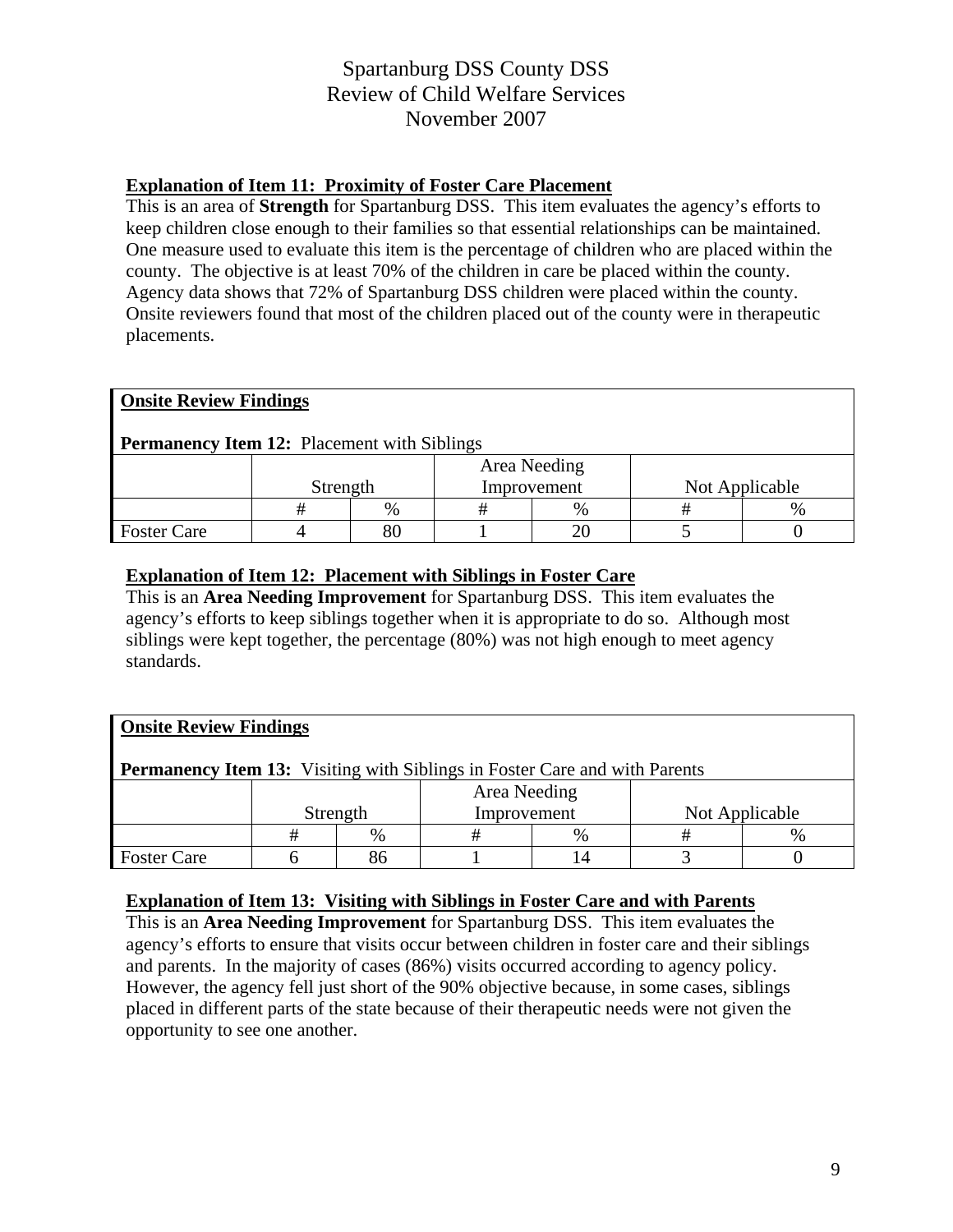| <b>Onsite Review Findings</b>                     |          |      |             |               |                |               |  |  |
|---------------------------------------------------|----------|------|-------------|---------------|----------------|---------------|--|--|
| <b>Permanency Item 14:</b> Preserving Connections |          |      |             |               |                |               |  |  |
|                                                   |          |      |             | Area Needing  |                |               |  |  |
|                                                   | Strength |      | Improvement |               | Not Applicable |               |  |  |
|                                                   | #        | $\%$ | #           | $\frac{0}{0}$ |                | $\frac{0}{0}$ |  |  |
| <b>Foster Care</b>                                |          |      |             |               |                |               |  |  |

### **Explanation of Item 14: Preserving Connections**

This is an **Area Needing Improvement** for Spartanburg DSS. Whereas Item 13 addressed parents and siblings, this item evaluates the agency's efforts to preserve children's connections to the people, places and things that are important to them. Half of the cases reviewed revealed that the agency's efforts to preserve connections were limited to the parents and siblings of children in foster care, to the exclusion of other important relationships.

| <b>Onsite Review Findings</b>          |          |      |             |              |                |  |  |  |
|----------------------------------------|----------|------|-------------|--------------|----------------|--|--|--|
| Permanency Item 15: Relative Placement |          |      |             |              |                |  |  |  |
|                                        |          |      |             | Area Needing |                |  |  |  |
|                                        | Strength |      | Improvement |              | Not Applicable |  |  |  |
|                                        |          | $\%$ | #           | %            | Ħ              |  |  |  |
| <b>Foster Care</b>                     |          |      |             |              |                |  |  |  |

### **Explanation of Item 15: Relative Placement**

This is an **Area Needing Improvement** for Spartanburg DSS. This item evaluates the agency's efforts to identify and assess relatives as potential placement resources for children in foster care. Only 29% of the cases reviewed were rated strength for this item. Reviewers found instances of relatives who expressed interest in caring for children, but no evidence that those relatives were assessed. Reviewers also found that relatives of the custodial parent (usually the mother) were assessed, but relatives of the non-custodial parent (usually the father) were not assessed.

| <b>Onsite Review Findings</b>                                         |          |      |              |             |                |   |  |  |
|-----------------------------------------------------------------------|----------|------|--------------|-------------|----------------|---|--|--|
| <b>Permanency Item 16:</b> Relationship of Child in Care with Parents |          |      |              |             |                |   |  |  |
|                                                                       |          |      | Area Needing |             |                |   |  |  |
|                                                                       | Strength |      |              | Improvement | Not Applicable |   |  |  |
|                                                                       |          | $\%$ |              | %           |                | % |  |  |
| <b>Foster Care</b>                                                    |          | 40   |              | 60          |                |   |  |  |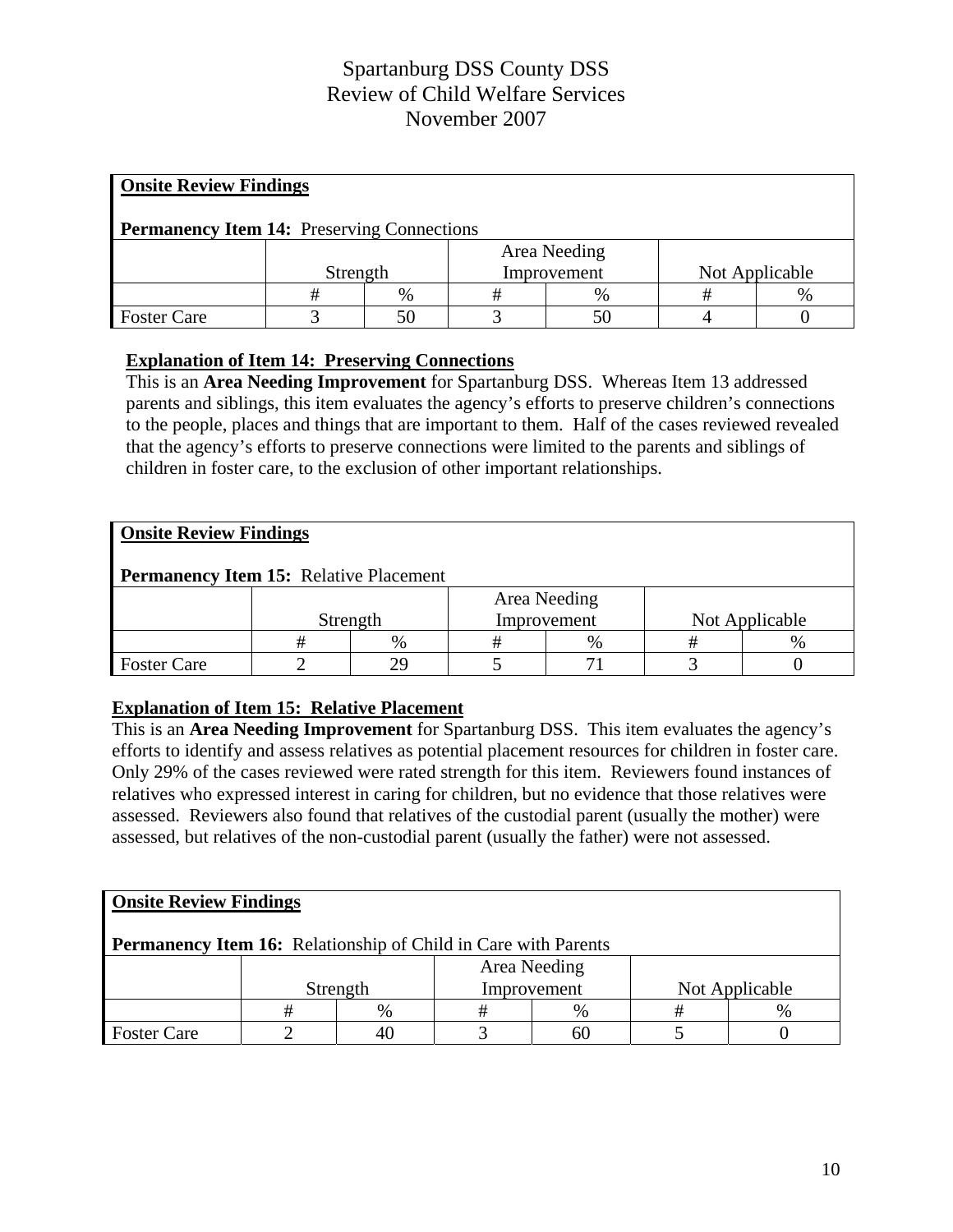### **Explanation of Item 16: Relationship of Child in Care with Parents**

This is an **Area Needing Improvement** for Spartanburg DSS. This item evaluates the agency's efforts to promote a supportive relationship between children in care and their parents, beyond the twice minimum visitation requirement. Sixty percent of the cases needed improvement in this area. Reviewers did not find increased parental involvement when the needs of children clearly called for it – for example, with preschool aged children, and with children who were to be returned home within a few weeks.

Well Being Outcome 1: Families have enhanced capacity to provide for their children's needs.

This outcome is based on the rating of four items:

- 17) Needs and services of child, parents and caregivers **Area Needing Improvement**
- 18) Child and family involvement in case planning **Area Needing Improvement**
- 
- 20) Worker visits with parents **Area Needing Improvement**

19) Worker visits with child **Area Needing Improvement**

| <b>Onsite Review Findings</b>                                                   |          |      |             |              |                |      |  |  |
|---------------------------------------------------------------------------------|----------|------|-------------|--------------|----------------|------|--|--|
| <b>Well Being Item 17:</b> Needs and Services of Child, Parents, Foster Parents |          |      |             |              |                |      |  |  |
|                                                                                 |          |      |             | Area Needing |                |      |  |  |
|                                                                                 | Strength |      | Improvement |              | Not Applicable |      |  |  |
|                                                                                 | #        | $\%$ |             | %            |                | $\%$ |  |  |
| <b>Foster Care</b>                                                              |          | 90   |             |              |                |      |  |  |
| Treatment                                                                       |          | 30   |             |              |                |      |  |  |
| <b>Total Cases</b>                                                              | <u>ာ</u> | 60   |             | 40           |                |      |  |  |

### **Explanation of Item 17: Needs and Services of Child, Parents and Caregivers**

This is an **Area Needing Improvement** for Spartanburg DSS. This item asks two questions: 1) Were the needs of the child, parents, and caregivers assessed, and 2) Did the agency take steps to meet the identified needs? In 90% of foster care cases, this item was rated strength. In 70% of the treatment cases, this was an area needing improvement. The most common deficiencies were a) failure to address the needs of alternative caregivers, and b) failure to assess non-custodial parents and paramours who were significant persons in the child's life.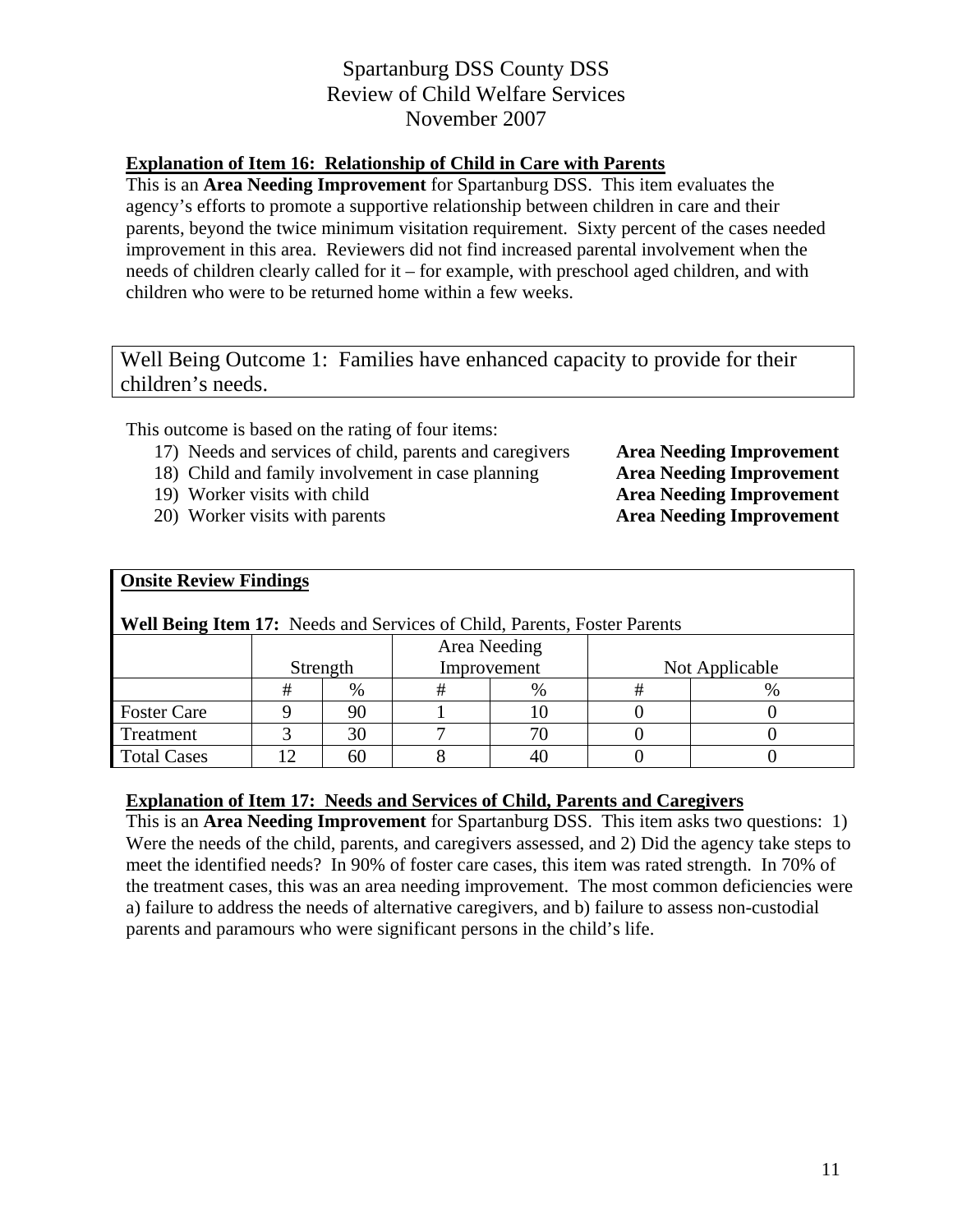| <b>Onsite Review Findings</b>                                     |          |    |             |              |                |      |  |  |
|-------------------------------------------------------------------|----------|----|-------------|--------------|----------------|------|--|--|
| Well Being Item 18: Child and Family Involvement in Case Planning |          |    |             |              |                |      |  |  |
|                                                                   |          |    |             | Area Needing |                |      |  |  |
|                                                                   | Strength |    | Improvement |              | Not Applicable |      |  |  |
|                                                                   | #        | %  | #           | %            | #              | $\%$ |  |  |
| <b>Foster Care</b>                                                |          | 25 |             | 75           |                |      |  |  |
| Treatment                                                         |          | 20 |             | 80           |                |      |  |  |
| <b>Total Cases</b>                                                |          | つつ |             | 78           |                |      |  |  |

### **Explanation of Item 18: Child and Family Involvement in Case Planning**

This is an **Area Needing Improvement** for Spartanburg DSS. This item evaluates the agency's efforts to involve parents and children in the case planning process. Reviewers found that involving parents and age-appropriate children in case planning was not a common practice for caseworkers in any area of child welfare. The practice is that caseworkers tell parents what they must do, and have the parents sign their plan. Overall, only 22% of the clients had some say in the development of their case plan.

| <b>Onsite Review Findings</b>                      |          |      |  |              |                |      |  |  |  |
|----------------------------------------------------|----------|------|--|--------------|----------------|------|--|--|--|
| Well Being Item 19: Face-to-Face Visits with Child |          |      |  |              |                |      |  |  |  |
|                                                    |          |      |  | Area Needing |                |      |  |  |  |
|                                                    | Strength |      |  | Improvement  | Not Applicable |      |  |  |  |
|                                                    | #        | $\%$ |  | %            | #              | $\%$ |  |  |  |
| <b>Foster Care</b>                                 |          | 50   |  | 50           |                |      |  |  |  |
| Treatment                                          |          | 20   |  | 80           |                |      |  |  |  |
| <b>Total Cases</b>                                 |          | 35   |  | 65           |                |      |  |  |  |

### **Explanation of Item 19: Face-to-Face Visits with Child**

This is an **Area Needing Improvement** for Spartanburg DSS.This item measures the frequency of caseworker visits with children under agency supervision, and evaluates the quality of those visits. Sixty-five percent of the cases reviewed were rated needing improvement. The weakest area was in-home treatment, 80% of the cases were rated needing improvement. Reviewers found evidence of inexperienced caseworkers who made their monthly visits, but did not appear to understand the purpose of those visits. Reviewers also found face-to-face contact with each member of sibling groups did not occur monthly as required by agency policy.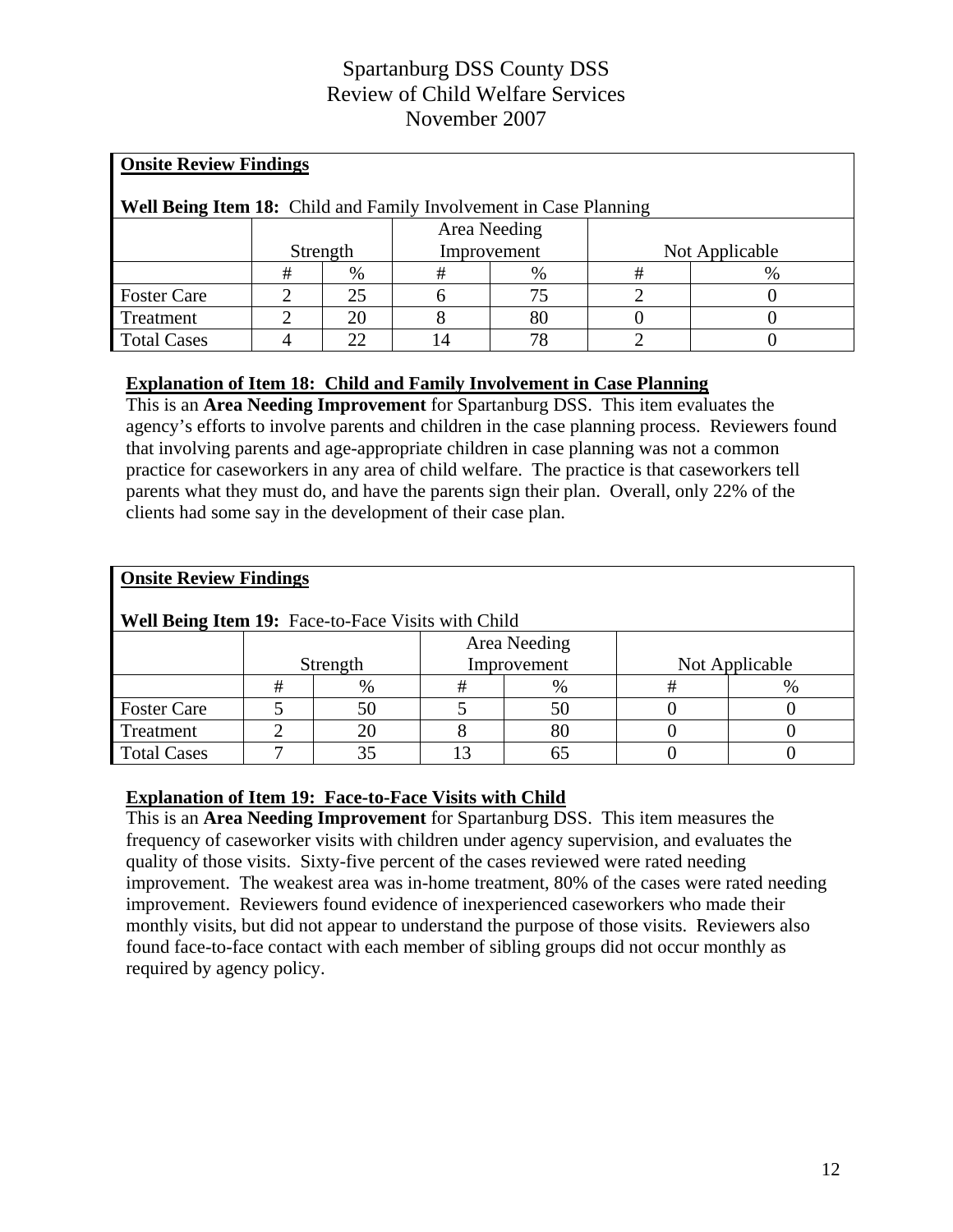| <b>Onsite Review Findings</b>                           |          |    |              |      |   |                |  |  |  |
|---------------------------------------------------------|----------|----|--------------|------|---|----------------|--|--|--|
| <b>Well Being Item 20:</b> Worker Visits with Parent(s) |          |    |              |      |   |                |  |  |  |
|                                                         |          |    | Area Needing |      |   |                |  |  |  |
|                                                         | Strength |    | Improvement  |      |   | Not Applicable |  |  |  |
|                                                         | #        | %  | #            | $\%$ | # | %              |  |  |  |
| <b>Foster Care</b>                                      |          | 20 |              | 80   |   |                |  |  |  |
| Treatment                                               |          | 20 |              | 80   |   |                |  |  |  |
| <b>Total Cases</b>                                      |          | 20 |              | 80   |   |                |  |  |  |

### **Explanation of Item 20: Worker Visits with Parents**

This is an **Area Needing Improvement** for Spartanburg DSS**.** This item measures the frequency of caseworker visits with parents, and evaluates the quality of those visits. Eighty-seven percent of the cases reviewed were rated needing improvement. There were significant problems in both foster care and in-home treatment cases. As described in Item 19 above, reviewers found evidence of inexperienced caseworkers who made their monthly visits, but did not appear to understand the purpose of those visits. In some instances, case records contained no explanation for why the agency did not attempt to involve the fathers of children in care.

Well-Being Outcome 2: Children receive appropriate services to meet their educational needs.

21) Educational need of the child A**rea Needing Improvement**

| <b>Onsite Review Findings</b>                  |          |      |              |      |                |      |  |  |  |
|------------------------------------------------|----------|------|--------------|------|----------------|------|--|--|--|
| Well Being Item 21: Educational Needs of Child |          |      |              |      |                |      |  |  |  |
|                                                |          |      | Area Needing |      |                |      |  |  |  |
|                                                | Strength |      | Improvement  |      | Not Applicable |      |  |  |  |
|                                                | #        | $\%$ | #            | $\%$ |                | $\%$ |  |  |  |
| <b>Foster Care</b>                             |          | 57   |              |      |                |      |  |  |  |
| Treatment                                      |          | 75   |              | 25   |                |      |  |  |  |
| <b>Total Cases</b>                             |          |      |              | 33   |                |      |  |  |  |

### **Explanation of Item 21: Educational Needs of the Child**

This is an **Area Needing Improvement** for Spartanburg DSS**.** This item evaluates the agency's ability to assess and address the educational needs of children under agency supervision. This was an area of strength for just over half of the cases (53%), which does not meet the agency objective of 90%. Both foster care and in-home treatment cases showed deficiencies in this area. Some in-home treatment cases failed to assess the educational needs of all of the children in the home.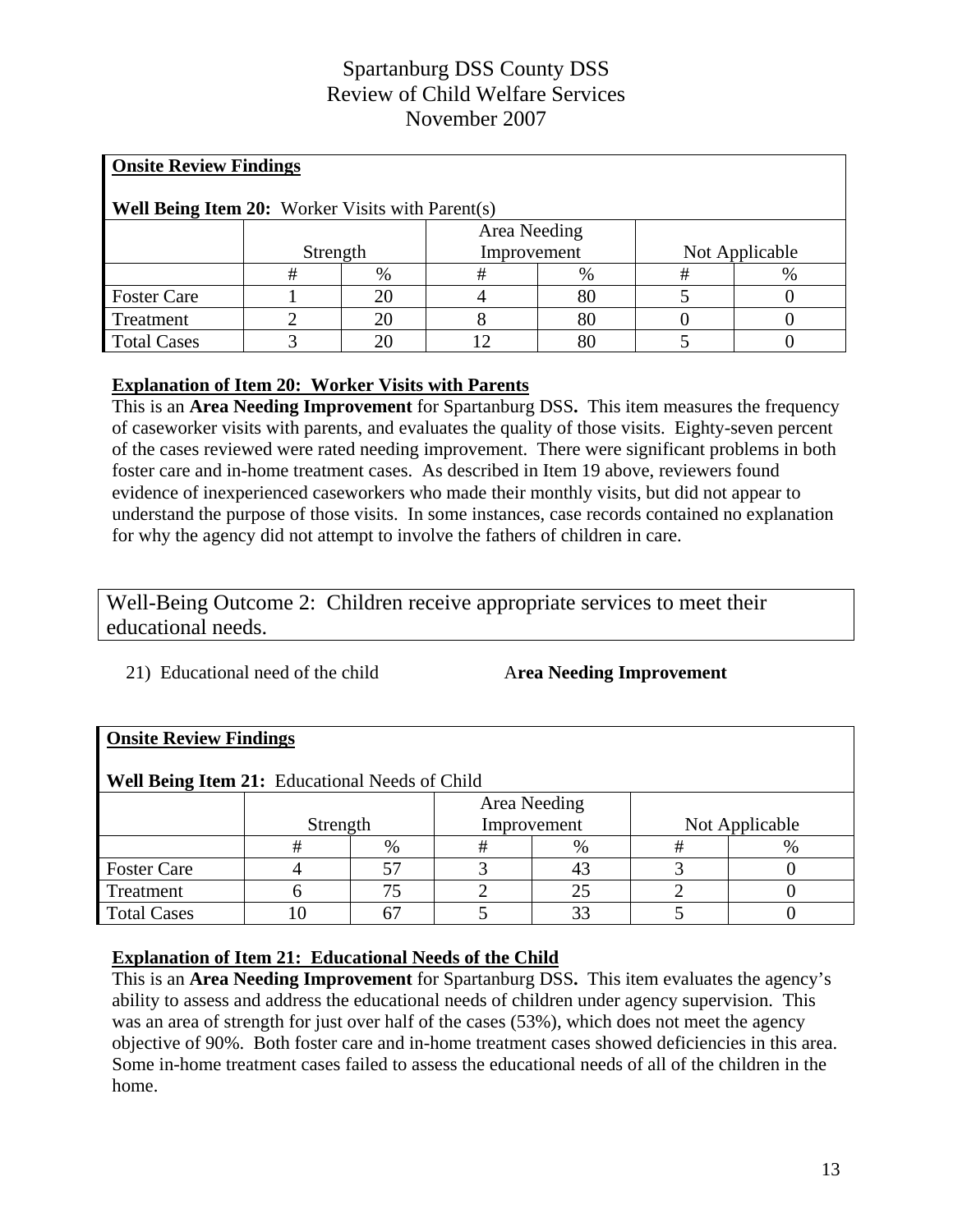Well Being Outcome 3: Children receive adequate services to meet their physical and mental health needs.

- 22) Physical health of the child **Area Needing Improvement**
- 23) Mental health of the child **Area Needing Improvement**

### **Onsite Review Findings**

**Well Being Item 22:** Physical Health of the Child

|                    | Strength |      | Area Needing<br>Improvement | Not Applicable |  |  |
|--------------------|----------|------|-----------------------------|----------------|--|--|
|                    |          | $\%$ | $\%$                        |                |  |  |
| <b>Foster Care</b> |          |      | nu.                         |                |  |  |
| Treatment          |          | 50   |                             |                |  |  |
| <b>Total Cases</b> |          |      |                             |                |  |  |

### **Explanation of Item 22: Physical Health of the Child**

This is an **Area Needing Improvement** for Spartanburg DSS.This item evaluates the agency's ability to assess and address the physical and dental health needs of children under agency supervision. Over half of the cases reviewed (55%) were rated needing improvement for this item. Both foster care and in-home treatment cases showed deficiencies in this area. In some instances the problem was a failure to assess the need. In other cases, there was no evidence that caseworkers followed up to determine if identified medical needs of children were being addressed.

### **Onsite Review Findings**

| Well Being Item 23: Mental Health of the Child |          |      |              |      |                |  |  |
|------------------------------------------------|----------|------|--------------|------|----------------|--|--|
|                                                |          |      | Area Needing |      |                |  |  |
|                                                | Strength |      | Improvement  |      | Not Applicable |  |  |
|                                                |          | $\%$ |              | $\%$ |                |  |  |
| <b>Foster Care</b>                             |          | 25   |              | 75   |                |  |  |
| Treatment                                      |          | 38   |              | 62   |                |  |  |
| <b>Total Cases</b>                             |          |      |              | 69   |                |  |  |

### **Explanation of Item 23: Mental Health of the Child**

This is an **Area Needing Improvement** for Spartanburg DSS. This item evaluates the agency's ability to assess and meet the mental health needs of children under agency supervision. Only 31% of the cases reviewed were rated strength for this item. Both foster care and in-home treatment cases showed deficiencies in this area. In some instances there was a failure to assess the mental health needs of the children. However, some of the children had identified behavioral and mental health problems, yet were not receiving services to address those problems.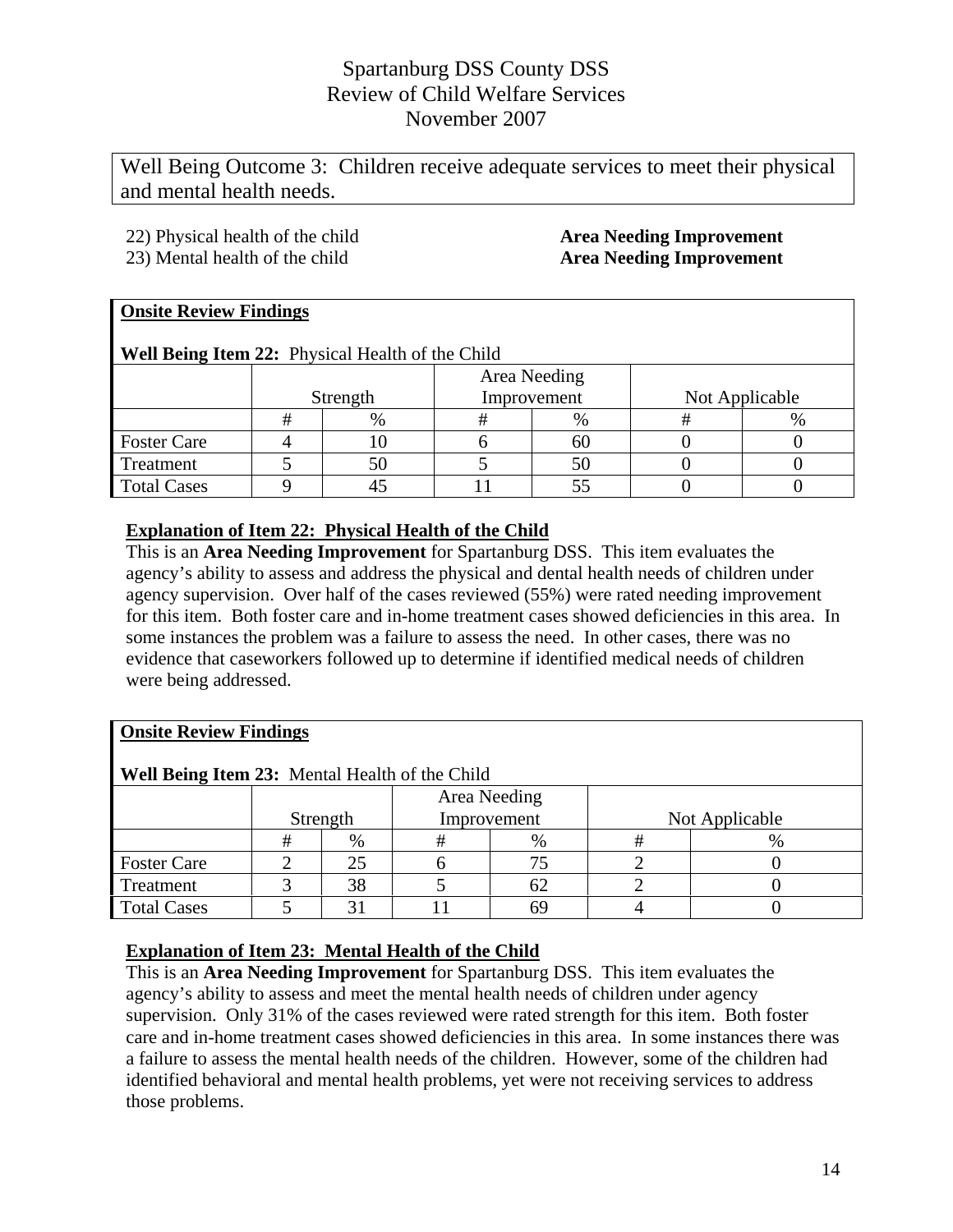| Unfounded Investigations                |     |                |  |
|-----------------------------------------|-----|----------------|--|
|                                         |     |                |  |
|                                         | Yes | N <sub>0</sub> |  |
| Was the investigation initiated timely? |     |                |  |
| Was the assessment adequate?            |     |                |  |
| Was the decision appropriate?           |     |                |  |

#### **Explanation of Item 24: Unfounded Investigations**

This is an **Area Needing Improvement** for Spartanburg DSS. This item evaluates the agency's investigative process and determines if decisions were supported by the facts of the cases. The decisions in two of the five cases reviewed were not supported by the facts in those cases. The decision to unfound one investigation was inappropriate because it was made before the parent attended to the medical needs of the child that caused the agency to become involved in the case. The decision to unfound another case was inappropriate because the agency took two months to make face-to-face contact with the victim child. Upon making contact with the child, the alleged bruises were no longer apparent.

| <b>Screened Out Intakes</b>                     |     |                |                                   |  |
|-------------------------------------------------|-----|----------------|-----------------------------------|--|
|                                                 | Yes | N <sub>0</sub> | <b>Cannot</b><br><b>Determine</b> |  |
| Was the Intake Appropriately<br>Screened Out?   | 10  | $\theta$       | $\theta$                          |  |
|                                                 |     |                | <b>Not Applicable</b>             |  |
| <b>Were Necessary Collaterals</b><br>Contacted? | 5   | $\overline{0}$ | 5                                 |  |
| Were Appropriate Referrals Made?                |     |                | 4                                 |  |

#### **Explanation of Item 25: Screened Out Intakes**

This is an area of **Strength** for Spartanburg DSS. This item evaluates the effectiveness of the process by which the agency screens out reports of incidents that the agency does not have the legal authority to investigate. All of the intakes were screened out because they did not allege anything that met the legal definition of abuse or neglect. The agency did an excellent job of contacting schools, law enforcement and other collaterals to gather information before making the decision to screen out intakes.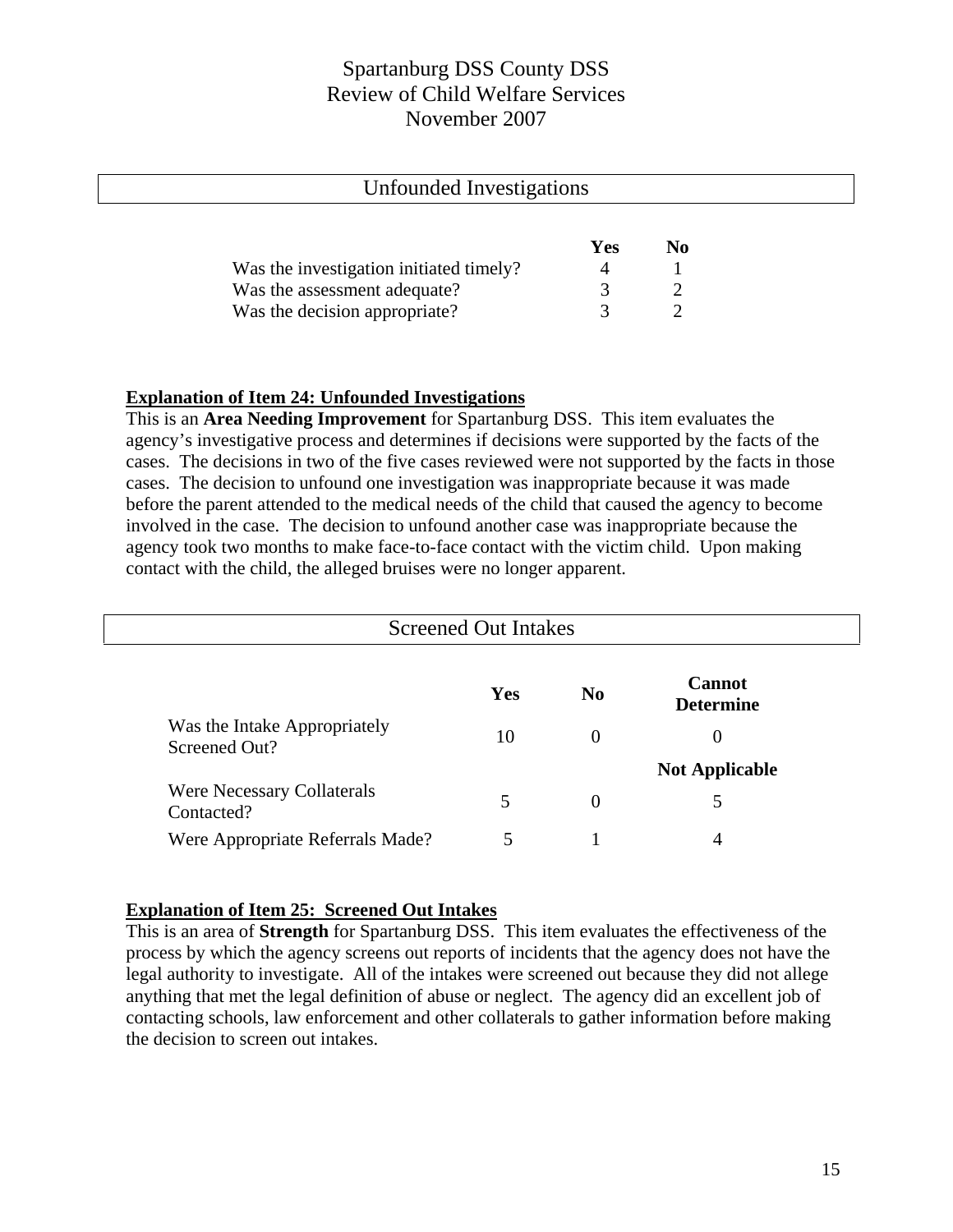# Foster Home Licenses

### **Explanation of Item 26: Foster Home Licenses**

This is an area of **Strength** for Spartanburg DSS. This item evaluates the process by which the agency ensures that all foster homes comply with licensing requirements. There were no unlicensed open foster homes. Documentation in the hard files and in CAPSS was consistent. However, a few areas needed attention. The two deficiencies most often cited were: 1) safety checks not completed, and 2) missed quarterly visits.